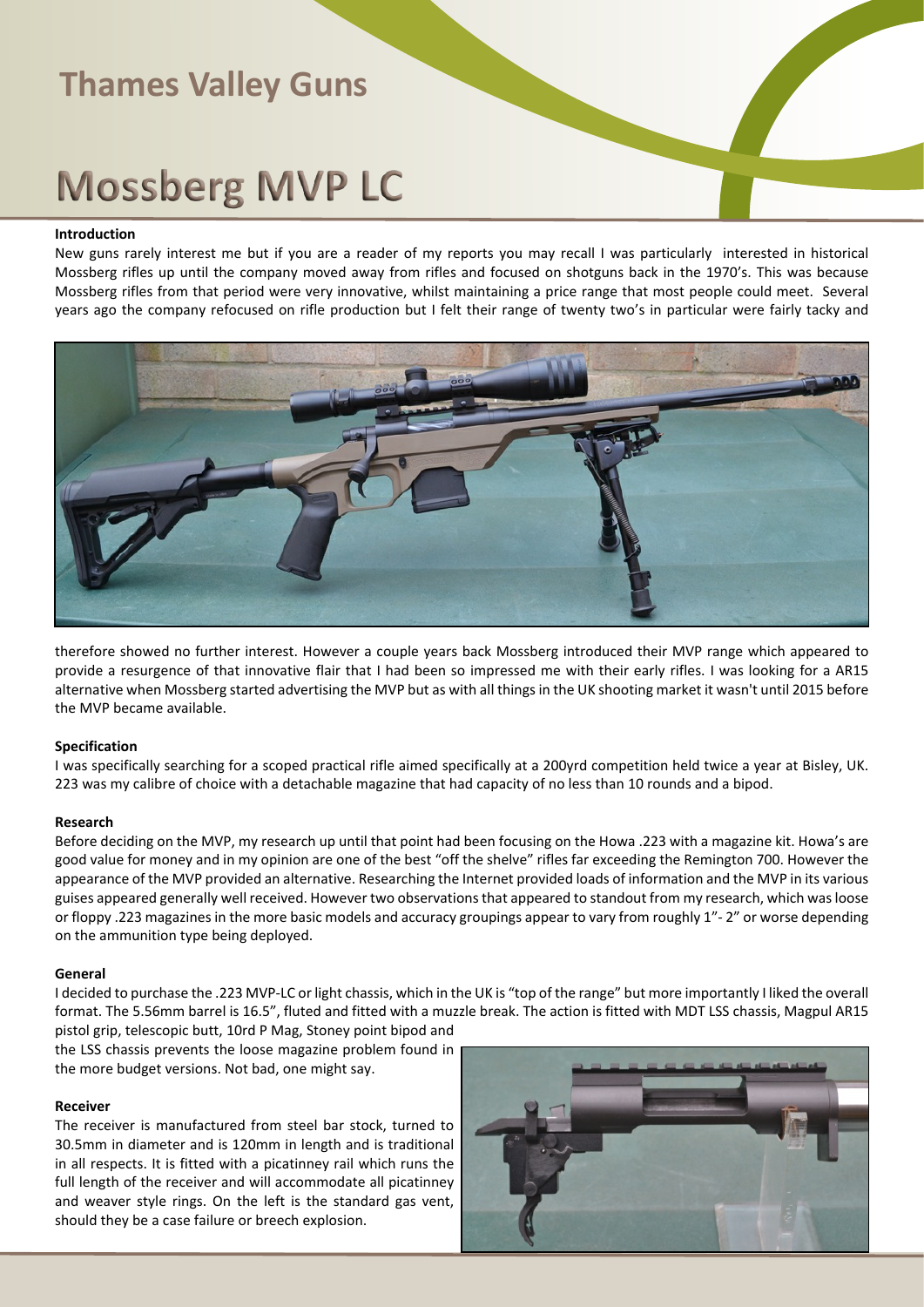# **Mossberg MVP LC**

The trigger is Mossberg's LBA (lightning bolt action) system, which is adjustable for 2-7lbs and is factory set at 2lbs. The trigger is typical of the current crop of American safety triggers which have a safety bar, which has to be depressed before the trigger can be rotated and the sear released. The trigger is fitted with a practical safety catch that when applied will lock the trigger/sear but still allow the bolt to be cycled to clear the chamber.

For a factory trigger, it is satisfactory, it has some minor creep but when set at 2lbs it is suitable for this type of rifle and does not impact on accuracy and the creep may dissipate as the trigger wears in. My last point is trivial and it is in regards to the "lightning strike" on the safety bar, one word, tacky.

#### **Barrel**

The medium to heavy tapered and fluted barrel is only 430mm long. The twist rate is 1 in 7 which is suitable for 69gr bullets and upwards, however as one of the primary features of this rifle is the use of M16 magazines this limits the bullet weight to 77 grains. The barrel is 25.5mm at the chamber and tapers to 19.10mm at the muzzle, where it is fitted with an effective muzzle break which adds a further three inches to the barrels overall length.

The barrel is traditionally marked, with UK proof marks, Mossbergs icon, address, model, calibre and twist rate. Stamping the barrel 5.56mm NATO might prove shortsighted by Mossberg as this is a military designation and therefore comes under the latest UN arms embargo and causes extra export problems.

Protective finish is non reflective or tactical grey and overall the manufacturing quality appears good, with sharp rifling, good quality finish and a good profile that is neither to heavy nor too light therefore contributing to a well balanced rifle. The barrel is fully floating and there is no provision for iron sights.

The barrel is secured to the receiver using what I call the "Savage" method. The barrel is threaded, has no shoulder but has a locking nut. As the barrel is threaded onto the receiver, it is head spaced

onto the bolt face and the locking nut with an overly generous helping of thread lock adhesive, secures the barrel.

From an outward appearance the barrel provides all those extra features one finds on a more expensive rifle, however this is where I start to have a few serious issues with the rifle. The barrel is to short and in my opinion will restrict engagements to 400 yrds even though the 77grn bullet is good for 600 yrds. This is due to the short barrel generating excessive amounts of muzzle blast as unburnt powder is ejected and burnt outside the barrel and therefore limiting performance. I am sure the huge muzzle flash is

disturbing to other shooters and whilst I have not had any angry comments to date I am sure they will not be long in coming. The barrel has four, four inch longitudinal flutes just behind the muzzle break and frankly they are insufficient to be any good at heat dispersion and in my opinion are purely cosmetic and add unnecessary cost.

Whilst I will discuss this in more detail later in these notes, my first trips to the range resulted in extremely disappointing accuracy with 2-3" groups or worse at 100yrds being the norm. Early investigation identified a major problem with the lead or commencement of rifle (C of R). Maximum cartridge overall length due to the magazine must be 2.26", yet after measuring the lead, the bullet theoretically had to sit at 2.41" which meant the bullet has to jump 0.15" (3.82mm) into the lands which didn't aid accuracy.

Further more after stripping of the muzzle break, (secured with gallons of adhesive) it was found the thread and the muzzle break were misaligned with the bore.

#### **Bolt**

Like the barrel, the bolt has a number of interesting and innovative features which one finds on more expensive rifles. It has an tactical bolt handle, fluted body and on the underneath of the bolt head, there is a spring loaded feed claw which the bolt utilizes









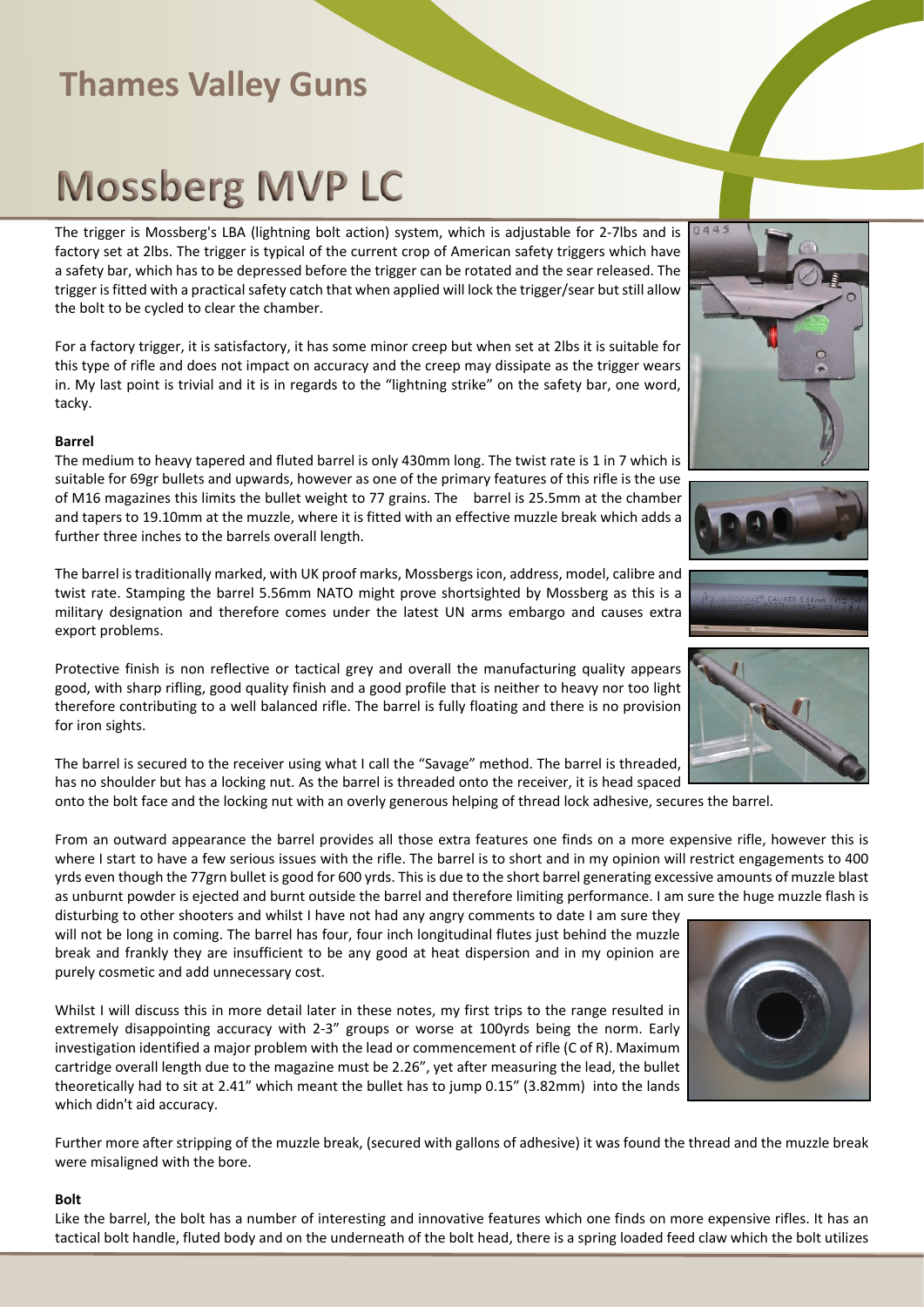# **Mossberg MVP LC**

to feed effectively and reliably for the AR15/M16 Magazines. To date the claw has worked very well and has fed rounds out of the magazine without fault. However it appears flimsy and therefore I am unsure as to it longevity. I would question the effectiveness of the bolt fluting. Normally on a military style rifle it is to disperse debris, however the area of the bolt that is fluted is of a reduced diameter and therefore the bolt flops around during cycling, giving a impression of cheapness and therefore my feeling it is the fluting is more for cosmetic purposes than for the dispersion of foreign matter.

The bolt head is similar in some respect to the savage bolt head. The two lug bolt head has the extractor and ejector built into the bolt face and in turn the head is pinned to the bolt body. This method of securing the bolt head allows some movement between the bolt body and the bolt head which in my opinion allows the bolt head to align slightly with case adding a degree of improved accuracy.

The bolt handle, bolt body and cocking piece shroud have a slightly course appearance which gives me the impression they were manufactured as castings. Some people might turn their noses up at this but one most remember this is a budget rifle and although not cosmetically pleasing it does assist in keeping the price of rifle in a more modest bracket.

#### **Magazine**

The magazine is a standard Magpul 5.56mm PMAG 10 and I consider them to be good rugged and reliable magazines, far superior to their metal equivalents and it was a deciding factor in my decision to purchase this model. Unlike other MVP rifles such as the varmint that come with a metal magazine and are reputed to flop around, this magazine coupled with the MDT LSS chassis fits snugly, inserts and ejects smoothly. Whilst I have

only shot some 200rds to date I have not had a single mis-feed using this system.

#### **Stock**

Whilst the stock is engraved with Mossbergs crest, logo and words "MVP LC" this is a MDT LSS or light sniper system chassis, which was another deciding factor in the ri-

fles purchase. The LSS utilises Magpul AR15 components such as the pistol grip and telescopic butt and therefore I can upgrade at a later date should I wish. The stock also came with a Stoneypoint bipod which is similar to the Harris and secured to the stock using a standard QD stud.

The LSS stock is in my opinion a good design which complements the MVP well and should have improved the rifles overall performance. The stock permits a floating barrel and the receiver sits in a V block, secured by a front and rear screw. However like the barrel, assembly seems to be rushed and low quality and this was emphasised with the rear screw found loose upon receipt. Tightening the screw further, simply jammed the bolt and therefore the screw had to be removed and its overall length reduced. Not something you should need to do on a brand new gun.

The Stoneypoint bipod is okay but at the end of the day, it is a low cost copy of the Harris and therefore I removed it, fitted a MDT picatinney rail and a tangodown bipod. I have never used these bipod design before, so it was a good opportunity to evaluate the design. My principle choice for the design was it method of security, if I have one criticism of the LSS stock it is that the forend is too small, there is little room for accessories and it is easy to burn you fingers on a hot barrel. Fitting the tangodown bipod actually moved the legs forwards of the forend thus providing more room and a more stable platform. Whilst there are some key metal components in the bipod's construction the vast majority of its build is impact resistant plastic. As of these notes I have not had a chance to test the bipod to any great degree but one issue that has become apparent is the need to use two hands to operate it. The legs unlock by depressing a plunger on the axis shaft, the plunger is stiff and often requires a second hand to assist with the operation. Extending the legs also requires two hands.







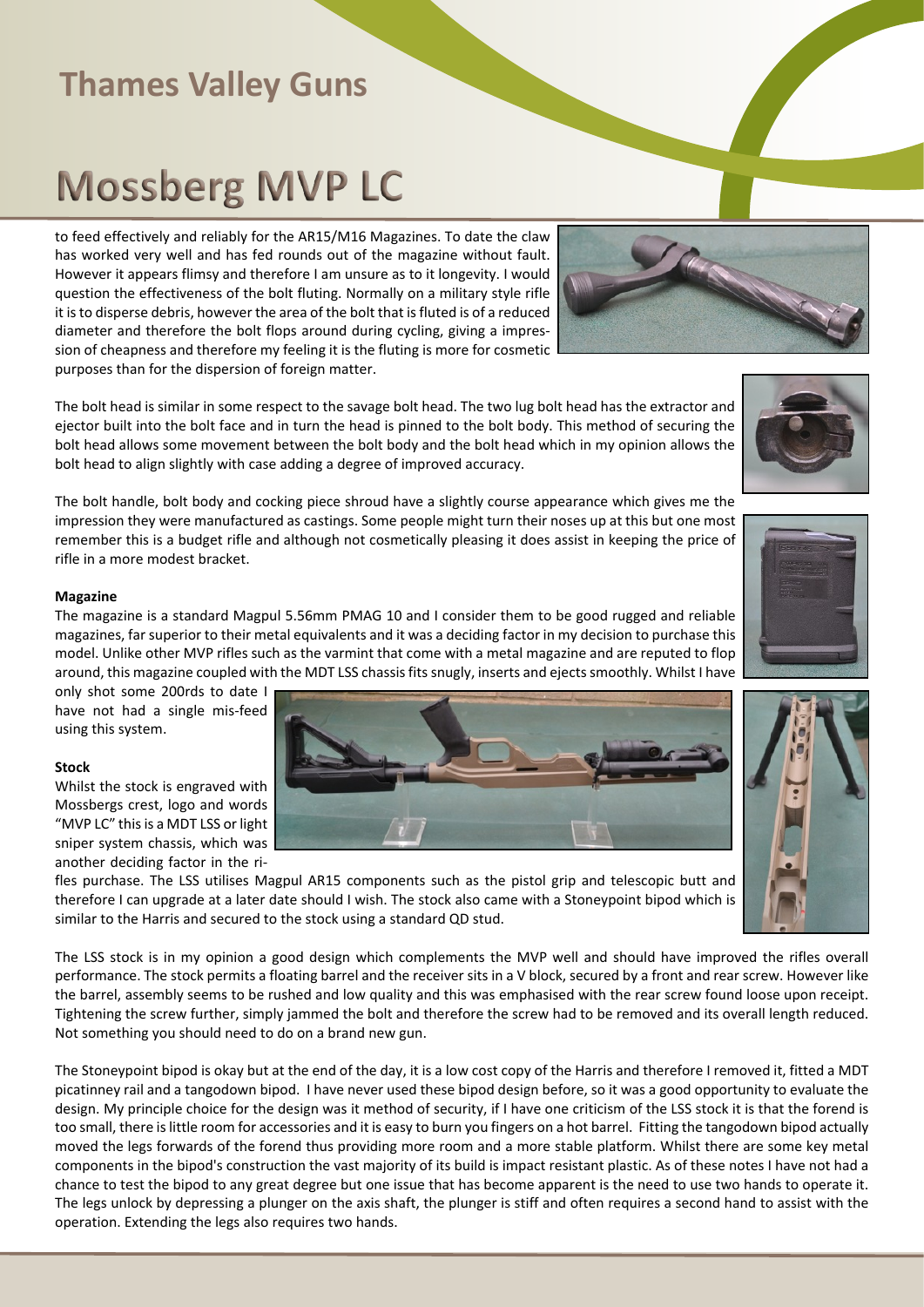## **Mossberg MVP LC**

There are three height positions, depressing the plunger means you tend to jump from minimum to maximum and getting to the middle height is somewhat tricky. The adjustable butt unit is a magpul CTR model and like many magpul products it is a well thought out and designed product. Lastly I added a folding front pistol grip, this was not because I had any great urge to used such a product but because when folded it gave me an excellent front rest and kept my fingers well clear of a hot barrel. The pistol grip should I need it was simply an added bonus.

#### **First Range Test**

I was very excited by this rifle and its impending range test and at this point I had no idea of the quality problems I was about to experience with the barrel and so went ahead with the test.

Bearing in mind the barrels 1 in 7 twist and therefore the need for heavier bullets I went to the range armed with 62gr NATO spec, 69 and 77gr ammo. The 77gr bullet were the heaviest I could use and still utilise the magazine but for interest I also took along a boxful of the old US spec 55gr rounds just to see how they perform.

Shooting from the bench, fully supported, my first accuracy test involved 50rds of Sierra 77gr at 100yrds. Weather was good and had minimal impact on the test. The top image represents my best group at 30mm. On average groups were 60mm or more and there was no consistency with rounds generally going all over the place.

My next attempt was using sierra 69gr bullets, I know these bullets can obtain excellent accuracy with three leaf clovers not being uncommon but on this morning I was unable to better this 70mm group.

My next group was using NATO spec 62gr Radway Green and the group opened up to 102mm and by this stage I was nearly in tears, so to cheer myself up I thought I'd try the last ammunition group which was Israeli 55gr Mil spec ammo. If I thought it couldn't get any worse, I was sadly wrong. Best group with these rounds turned out to be 125mm.

Whilst I do not consider myself an excellent shot, I do consider myself reasonable and that is backed up by doing well in a number of competitions over the years. However this was not a shooting ability problem but a technical problem that I intended to get to the bottom of.

You might at this stage say "well enough is enough" and return the rifle under warranty and to be fair to the suppliers, York Guns Ltd did offer to take the rifle back. However in my stubborn opinion, returning the rifle would not solve the problem and might even finish up being some other poor persons problem. No, personally I felt this was a real quality problem that I had to get to the bottom off. There was also a little part of me that said I could make this a better rifle.

The first issue was to measure the lead and as described in the barrel section, the bullet had to jump nearly 4mm into the rifling. To confirm this problem I loaded up 20rds of Sierra 77gr bullets and sat the bullets 0.025" of the lands. Another trip back to the range and loading each round singularly showed a vast improvement with this group at 25mm as shown in the bottom image. Whilst I may have found a major contributing factor to the rifles poor accuracy, group consistency was still erratic, so I felt there was another issue somewhere else that required identifying.

Repairing this problem highlighted two options, refit and rechamber the Mossberg barrel or fit another barrel. The cheapest option was to refit the Mossberg barrel but I felt there were still problems there waiting to be found and therefore I decided to go for a replacement barrel. Also refitting the mossberg barrel would require shortening it even further and therefore increase the muzzle blast. I approached Neil at Mckillop Rifles who does excellent barrel work and fortunately he came up with a perfect solution in the form of new but surplus barrel that had come off another job, which helped kept the price down considerably.









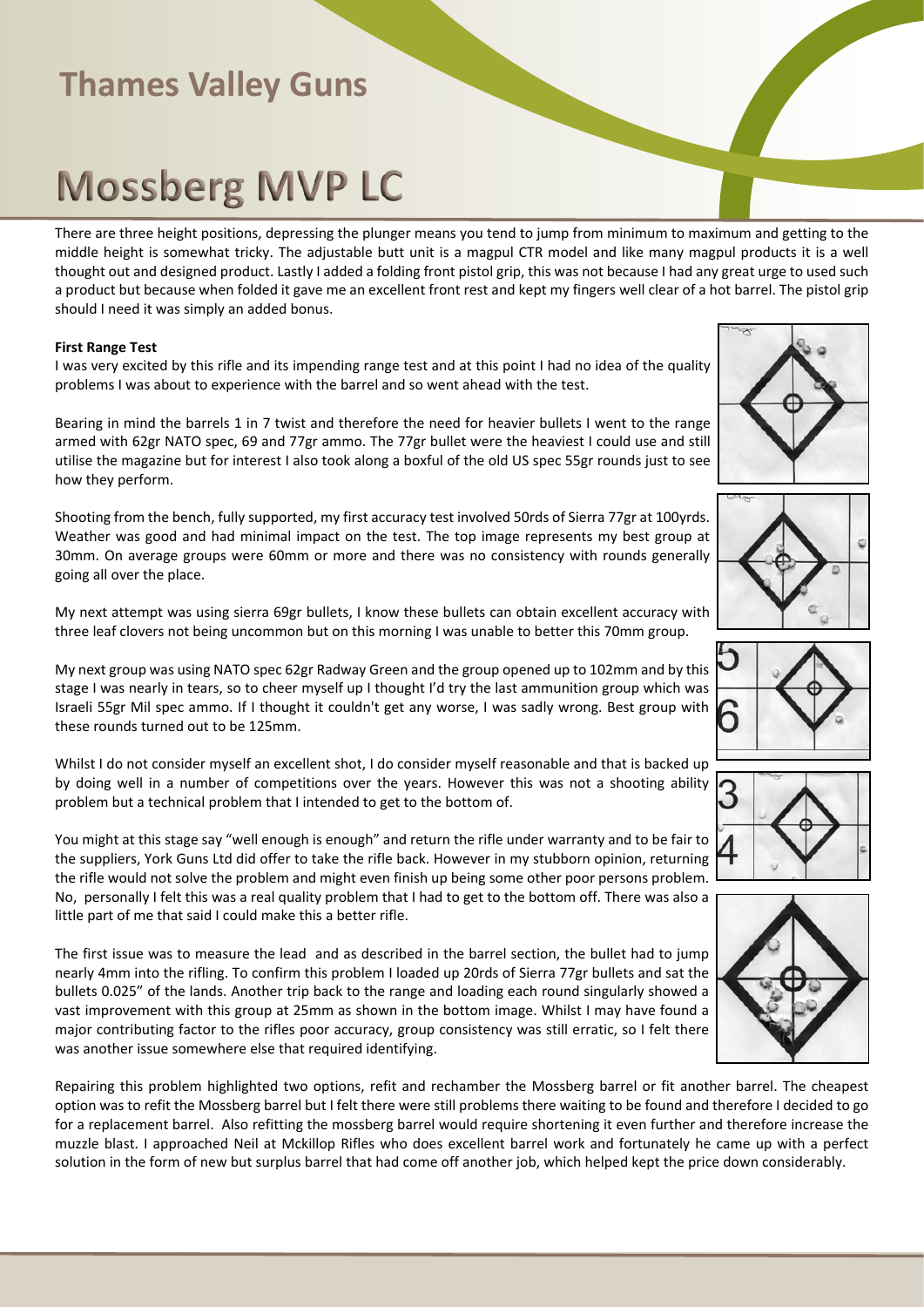# **Mossberg MVP LC**

#### **New Barrel**

The first problem was getting the old barrel off as there was so much adhesive. It had leaked out of the receiver and through the front mounting screw and in the end Neil decided to machine the barrel locking nut off altogether so we could remove the barrel. The next task was to remove the muzzle break as we needed it for the replacement barrel. However this had also been immersed adhesive but after applying enough heat we managed to remove it. Having accessed the muzzle break threads it became apparent that the threads were not square to the bore and this probably explained why I was getting erratic groups as the bullet was passing through the break, off-centre or worse skimming the muzzle break.



The new barrel was stainless steel, slightly larger in external dimensions, was four inches longer and had a 1 in 9 twist. This was good news as it would reduce the excess muzzle flash and velocity would benefit from the extra powder burn. As the old barrel locking nut had been destroyed, Neil planned to fit the new barrel using traditional tried and tested methods and utilise a dedicated locking shoulder which appealed to me no end as I prefer traditional, high quality engineering. To minimise cost still further, the barrel would not be fluted as I felt there would be little to be gained by the extra cost.

#### **Rebuilt Rifle & 2nd Range Test**

Once rebuilt, the rifle had to go for re-proof but upon return the rifle had a definite air of quality that it lacked previously. Although Neil had offered a Duracoat finish, I declined as I thought the stainless would tone down the military look a little bit and complement the stocks dark earth and the black of the Magpul components. With the new 20" barrel the rifle balance had been altered but until I fitted a scope and loaded up the magazine I didn't know if it was going to be a problem. For the initial range test I temporary fitted an 16x42 Nikko Stirling scope but ultimately I was going to fit a new Lucid 4x16x44 scope which had yet to arrive and which I was keen to test, however the Stirling would be fine for the initial 100yrd range test and the follow up load development.

My initial accuracy test was to zero the rifle and identify if the rifles grouping capacity was reasonable, like all factory rifles they must achieve a reasonable standard of accuracy with most types of factory ammunition. For this purpose I use some a standard

mid range reload that consisted of basic brass cases, such as R.P loaded with 69gr Sierra HPBT bullets and 23.5gr of Viht N140. Shooting from a rest, I zeroed the rifle and attempted my best group using the R.P brass and managed various 25 - 30mm groups which was outstanding compared with the original Mossberg barrel.

My next task was to reduce the group even further by using Lapua brass, the 69gr sierra bullets and carrying out some load development. Load development consisted of 22-25grns of N140 with the above mentioned brass and bullets. Best group was 20mm with 22 grns of N140 as shown in the right hand image.

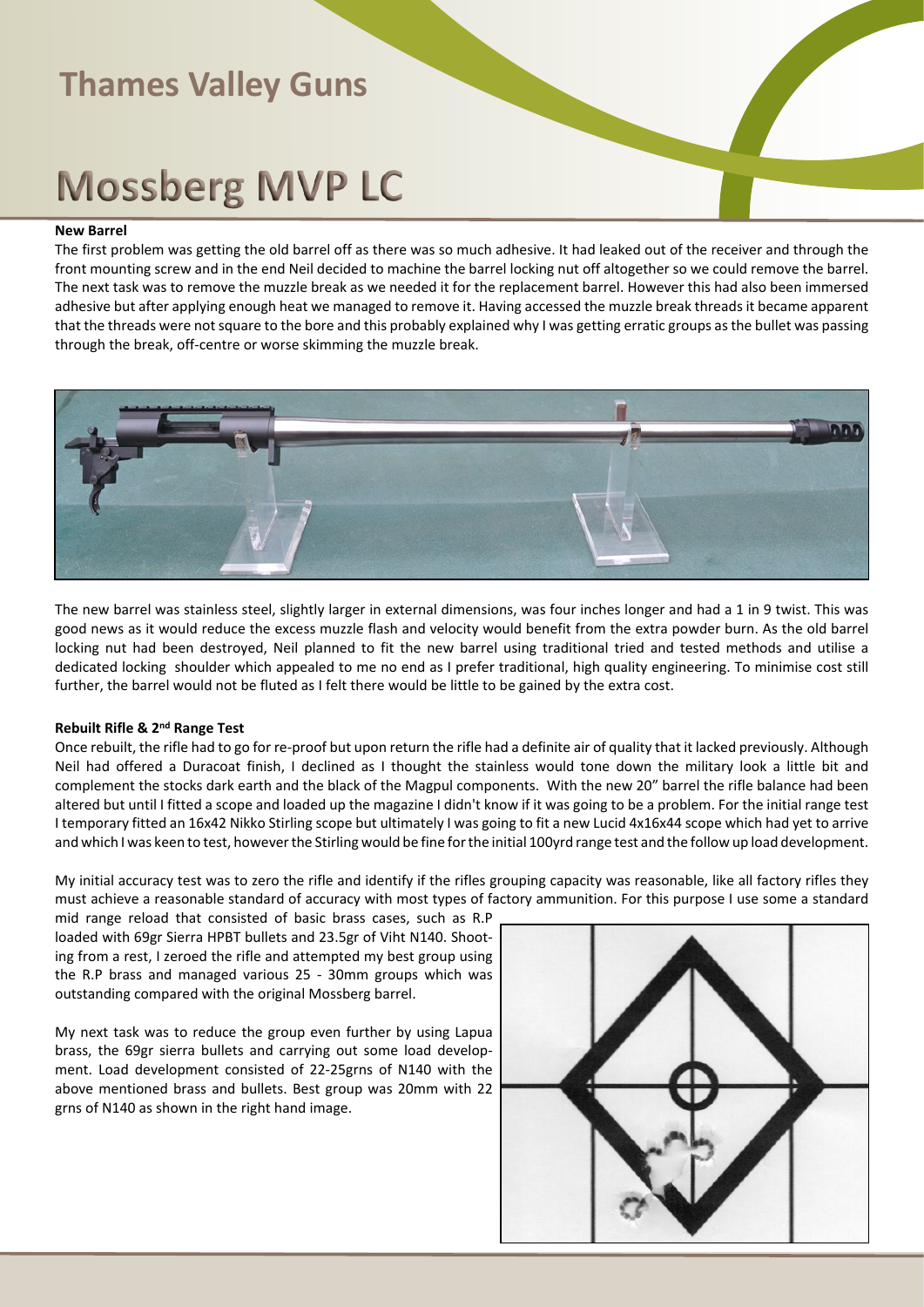# **Mossberg MVP LC**

#### **Summary**

In the final configuration the rifle was fitted with a new lucid 4-16x44 30mm scope, weaver tactical rings and a magpul butt extension for the CTR stock.





The MVP's greatest competitor in the UK is the AR15 straight pulls. Purchasing this rifle "off the shelve" and assuming the rifle did not have all the qualities problems I have experienced, the MVP LP probably can compete in the accuracy stakes against a un-customised AR, however against a customised AR - no chance.



Not long after completing the 2<sup>nd</sup> range test the Lucid scope arrived. First impressions of the Lucid scope appeared good, although at this point I hadn't had much opportunity to put it through its paces. Operation of its windage and elevation drums were smooth with positive detent. The little rubber inserts on the drums, focus ring and magnification ring definitely give added grip and are a nice touch but I would have reservations about wear & tear over a number of years. Lens quality appear good with no obvious distortion towards the edges at all magnifications and the etched reticule is practical and sufficiently fine not to shroud the target. My only minor criticism of the scope at this point, is that there is no range indications on the focus drum, which leaves it a bit "hit & miss" However first impressions, this is a good scope and very good value for money.

As to my rifle, I have searched the Internet and no body seems to have experienced my problems, although I find this hard to believe. In the UK we simply cannot send a defective rifle back to the manufacturers due to all the shipping restrictions, so the importer would have probably been lumbered with the rifle had I forced the warranty exchange.

I have heard rumours that Mossberg cant get the MVP rifles out the door quick enough, good for them, however my rifle is indication that they are putting their profits before quality as this rifles build quality was disgusting and I'm very disappointed with Mossberg and will never purchase one of their rifles again. Retail prices in the UK for this model are £1150.00, add time and effort identifying the specific causes of this rifles poor accuracy runs into hundreds, add the re-barrelling work and I would get little change out of £2000.00.

Putting my anger towards Mossberg's very poor quality control to one side, the customised Mossberg with the new new barrel is proving a capable rifle, very suitable for the UK shooting environment where semi automatics are banned and capable of matching the customised AR platforms and therefore I do plan to enter the rifle into future competitions. To date, the rifle it is proving to be very reliable with no mis-feeds, handling is good and the forend mounted picatinney rail is essential to avoid burnt pinkies and adds to the rifles handling. However balancing wise the rifle is now muzzle heavy which is of course my fault, but this could be